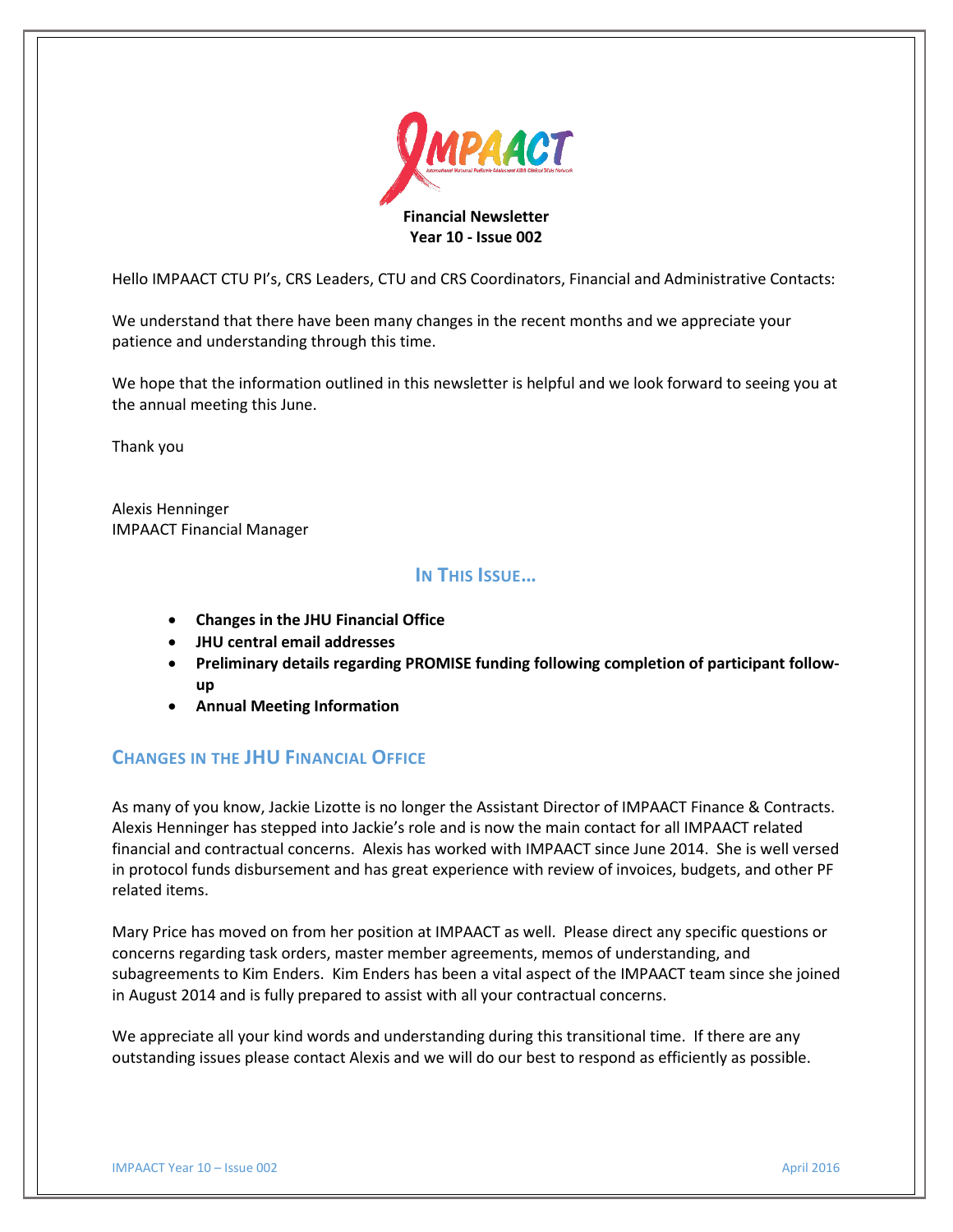### **JHU CENTRAL EMAIL ADDRESSES**

In order to best serve you, answer all inquiries, and review invoices in the most effective way, there are central email boxes set up at JHU. The JHU financial staff has access to check these emails so even if someone is out of the office your email will be addressed. It is our goal to answer all emails within 24 hours of receipt.

Please send all Protocol Funding (PF) related requests to [IMPAACT-Subs@jhmi.edu.](mailto:IMPAACT-Subs@jhmi.edu) This includes all invoices as well as any PID logs that you may want to have checked prior to invoice submission.

New in grant year 10, there is a central email address for all IMPAACT Leadership invoices (to include protocol chairs/vice chairs, scientific committee chairs/vice chairs, and SLG members). Please direct these invoices and any leadership inquiries t[o IMPAACT-LOC@jhmi.edu.](mailto:IMPAACT-LOC@jhmi.edu)

# **PRELIMINARY DETAILS REGARDING PROMISE FUNDING FOLLOWING COMPLETION OF PARTICIPANT FOLLOW-UP**

As directed in prior team communications, all follow-up visits for PROMISE studies 1077HS, 1077BF, and 1077FF be completed prior to the end of Year 10. IMPAACT will provide close-out funds to all sites with PROMISE participants for a period of eleven (11) months following completion of participant follow-up. These funds are provided to assist sites in answering queries, data clean-up, etc. Funds will be provided on a cost-reimbursable basis. Each site will need to submit a budget and justification for these close-out costs. JHU financial staff will reach out to all sites by the end of June 2016 to request close-out budgets. A total approved budget amount will be provided when the detailed budget is requested. Please see below for further detail.

1077HS – All follow-up visits should be completed by August 31, 2016. Sites will receive close-out funding equal to approximately 25% of their average Year 9 and Year 10 expenses, pro-rated for the months of September through November 2016. Sites will then receive close-out funding equal to approximately 20% of their average Year 9 and Year 10 expenses, pro-rated for the months of December 2016 through July 2017.

1077BF and 1077FF – All follow-up visits should be completed by September 30, 2016. Sites will receive close-out funding equal to approximately 30% of their pro-rated average Year 9 and Year 10 expenses for the months of October and November 2016. Sites will then receive close-out funding equal to approximately 20% of their average Year 9 and Year 10 expenses, pro-rated for the months of December 2016 through August 2017.

### **ANNUAL MEETING INFORMATION**

The IMPAACT Annual Meeting will be held in collaboration with the HIV Prevention Trials Network (HPTN) on June 12-17, 2016 at The Crystal Gateway Marriott in Arlington, Virginia.

The Johns Hopkins University Finance and Contracts team has set aside time to meet with each Clinical Trials Unit (CTU) at the annual meeting. All CRSs from your CTU should attend during the same meeting time so that all related questions can be addressed.